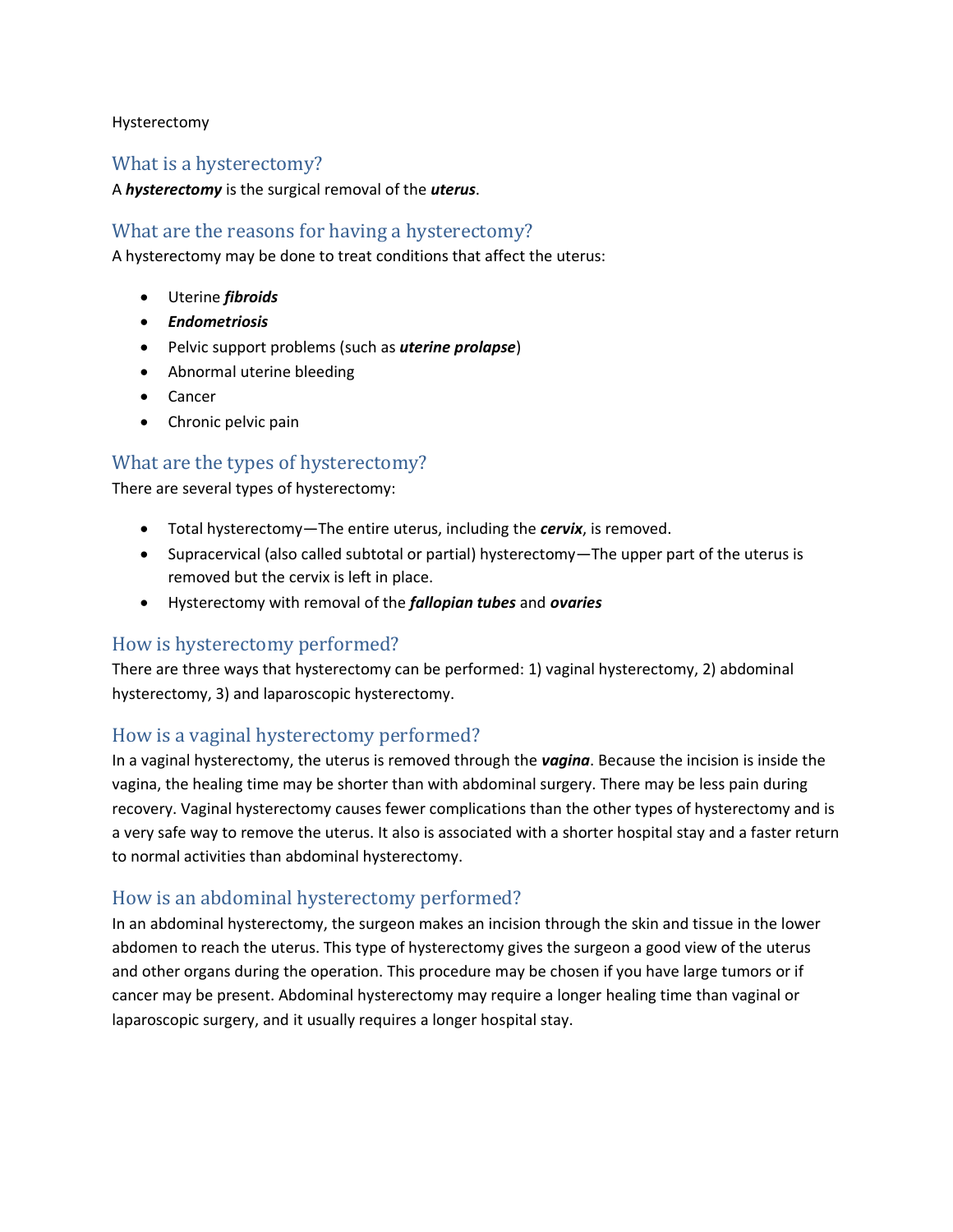# How is a laparoscopic hysterectomy performed?

In a laparoscopic hysterectomy, a *laparoscope* is used to guide the surgery. A laparoscope is a thin, lighted tube that is inserted into the abdomen through a small incision in or around the navel. It allows the surgeon to see the pelvic organs on a screen. Additional small incisions are made in the abdomen for other instruments used in the surgery. In a total laparoscopic hysterectomy, the uterus is detached from inside the body and then removed in small pieces through the incisions or through the vagina. In a laparoscopic assisted vaginal hysterectomy, the uterus is removed through the vagina, and the laparoscope is used to guide the procedure. In a robot-assisted laparoscopic hysterectomy, the surgeon uses a robot attached to the instruments to assist in the surgery.

# What are the risks associated with hysterectomy?

Hysterectomy is one of the safest surgical procedures. But as with any surgery, problems can occur:

- Infection
- Bleeding during or after surgery
- Injury to the urinary tract or nearby organs
- *Deep vein thrombosis (DVT)*, which is a risk with any surgery
- Problems related to anesthesia
- Death
- Bowel blockage from scarring of the intestines
- Formation of a blood clot in the wound

# What should I expect during my recovery?

You will be urged to walk around as soon as possible after your surgery. Walking will help prevent DVT. You also may receive medicine or other care to help prevent DVT.

You can expect to have some pain for the first few days after the surgery. You will be given medication to relieve pain. You will have bleeding and discharge from your vagina for several weeks. Sanitary pads can be used after the surgery.

Do not put anything in your vagina during the first 6 weeks. That includes douching, having sex, and using tampons.

# What are the physical changes that occur after hysterectomy?

After hysterectomy, your periods will stop. If the ovaries are left in place and you have not yet gone through *menopause*, they will still produce *estrogen*, a *hormone* that affects the body in many ways. Depending on your age, if your ovaries are removed during hysterectomy, you will have signs and symptoms caused by a lack of estrogen, which include hot flashes, vaginal dryness, and sleep problems. You also may be at risk of a fracture caused by *osteoporosis* at an earlier age than women who go through natural menopause. Most women who have these intense symptoms can be treated with estrogen therapy.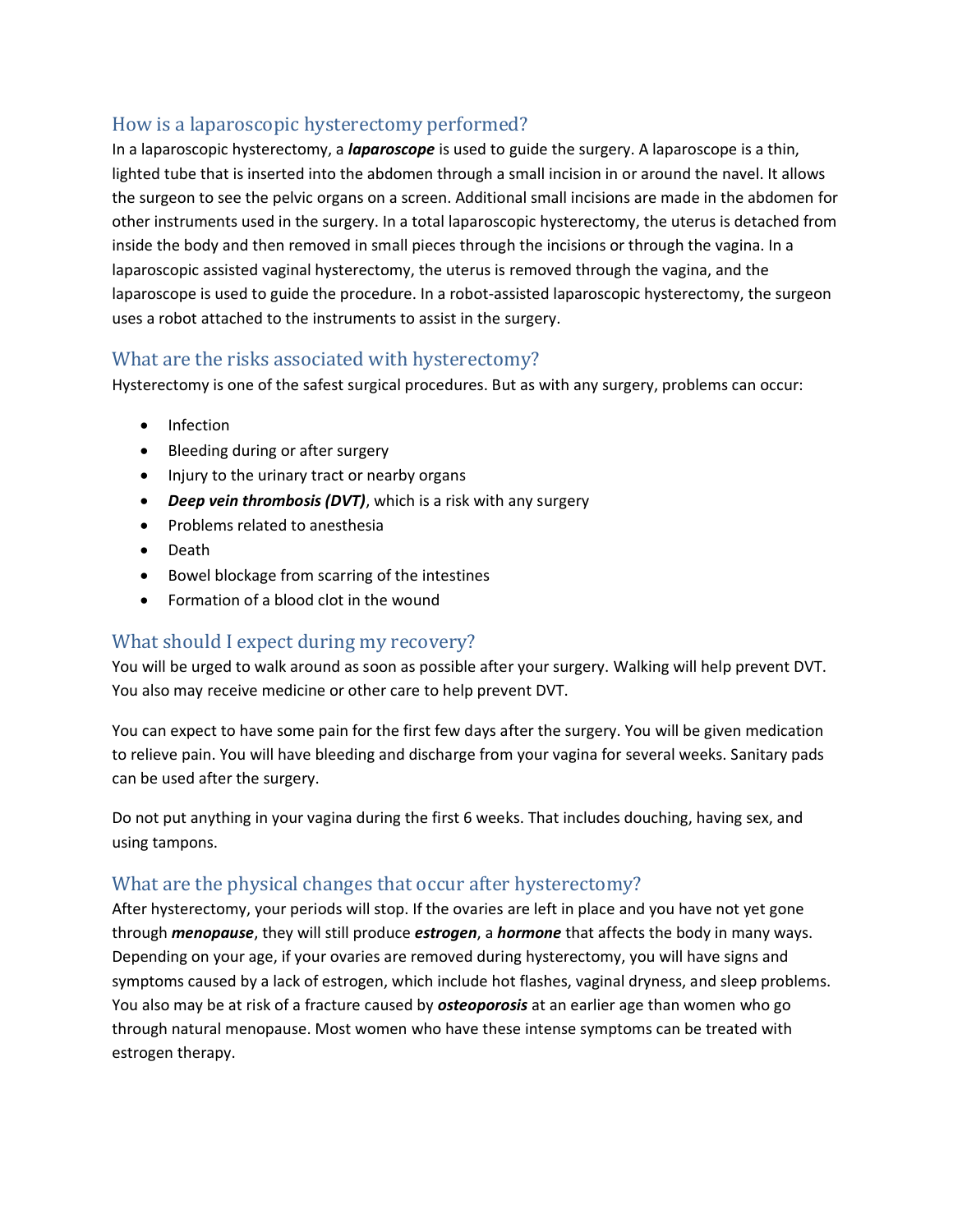## What are the emotional effects that may occur after having a hysterectomy?

Some women feel depressed because they can no longer have children. Other women may feel relieved because the symptoms they were having have now stopped.

### What sexual changes may occur after having a hysterectomy?

Some women notice a change in their sexual response after hysterectomy. Because the uterus has been removed, uterine contractions that may have been felt during orgasm will no longer occur.

Some women feel more sexual pleasure after hysterectomy. This may be because they no longer have to worry about getting pregnant. It also may be because they no longer have the discomfort or heavy bleeding caused by the problem leading to hysterectomy.

### Glossary

*Cervix:* The opening of the uterus at the top of the vagina.

*Deep Vein Thrombosis (DVT):* A condition in which a blood clot forms in a deep vein, usually in the leg.

*Endometriosis:* A condition in which tissue similar to that normally lining the uterus is found outside of the uterus, usually in the ovaries, fallopian tubes, and other pelvic structures.

*Estrogen:* A female hormone produced in the ovaries.

**Fallopian Tubes:** Tubes through which an egg travels from the ovary to the uterus.

*Fibroids:* Benign (noncancerous) growths that form in the muscle of the uterus.

*Hormone:* Substance produced by the body to control the functions of various organs.

*Hysterectomy:* Removal of the uterus.

*Laparoscope:* A slender, light-transmitting instrument that is used to view abdominal and pelvic organs or perform surgery.

*Menopause:* The time in a woman's life when the ovaries have stopped functioning, defined as the absence of menstrual periods for 1 year.

**Osteoporosis:** A condition in which the bones become so fragile that they break more easily.

*Ovaries:* Two glands, located on either side of the uterus, that contain the eggs released at ovulation and that produce hormones.

*Uterine Prolapse:* A condition in which the uterus drops down into the vagina.

*Uterus:* A muscular organ located in the female pelvis that contains and nourishes the developing fetus during pregnancy.

*Vagina:* A tube-like structure surrounded by muscles leading from the uterus to the outside of the body.